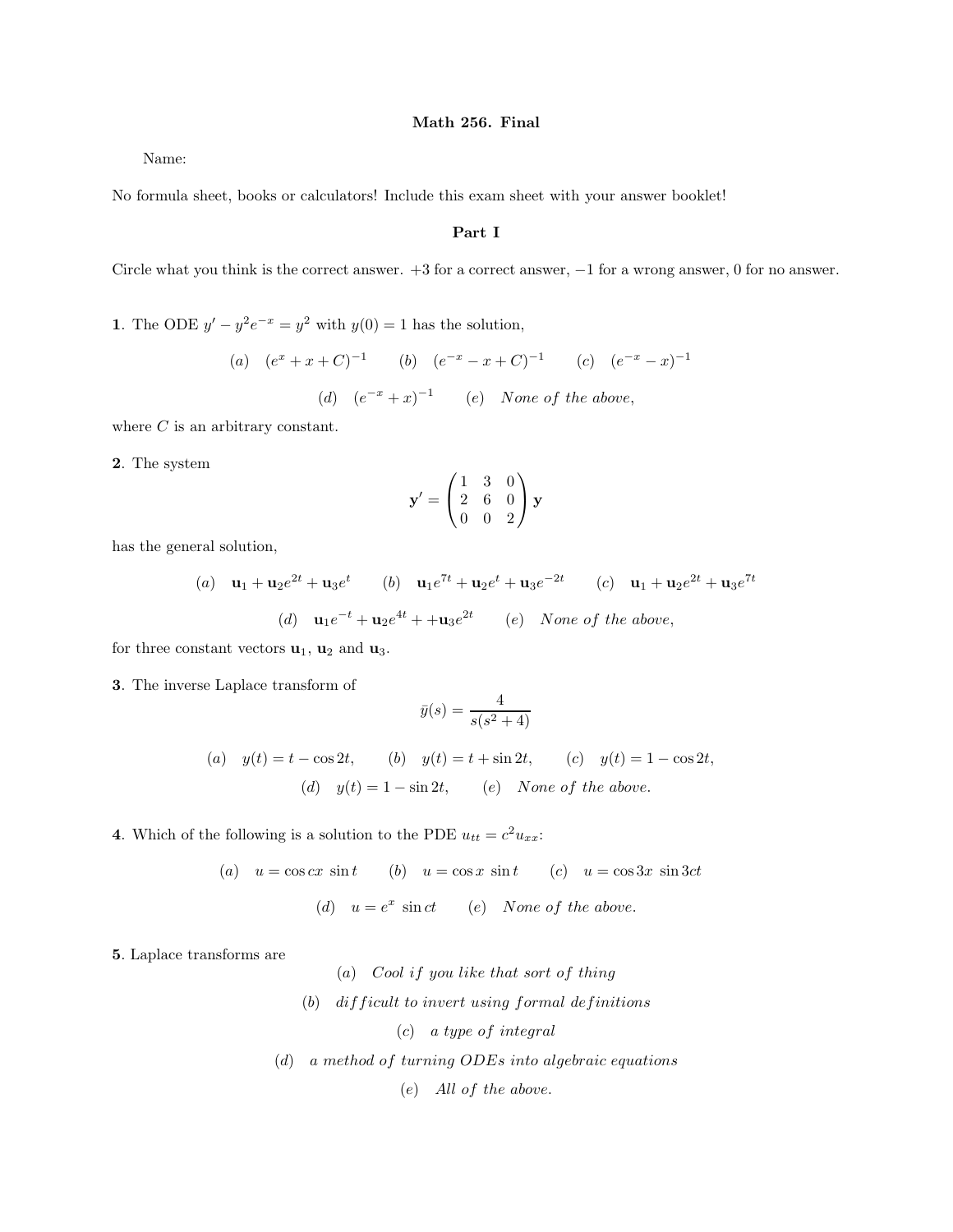#### Part II

Answer in full (i.e. give as many arguments, explanations and steps as you think is needed for a normal person to understand your logic). Answer as much as you can; partial credit awarded.

1. (12 points) A particle in a fusion reactor satisfies the equations of motion,

$$
x' + x + 2y = 0, \quad y' + y - 2x = 0, \quad z' + z = x^2 + y^2.
$$

Find the path taken by the particle if it starts at the point  $(x(0), y(0), z(0)) = (0, 1, 0)$ . Where does the particle eventually end up?

2. (12 points) Write the ODEs

$$
x'' = x + 4y, \quad y'' = 2x + 8y,
$$

as a  $2 \times 2$  system and then find the general solution using the eigenvalues and eigenvectors of the constant matrix that appears in your system. Find the solution if the initial values are  $x(0) = x'(0) = y(0) = 0$  and  $y'(0) = 9.$ 

**3.** (12 points) From the definition of the Laplace transform, prove that  $\mathcal{L}\{y''\}=s^2\bar{y}(s)-sy(0)-y'(0)$  and  $\mathcal{L}\lbrace \dot{f}(t-a)H(t-a)\rbrace = e^{-as}\bar{f}(s)$ . Find

$$
\mathcal{L}^{-1}\left\{\frac{s+4}{(s^2+4s+13)}\right\}
$$

Using Laplace transforms, solve the ODE

$$
\ddot{y} + 4\dot{y} + 13y = t^2 \delta(t - 2),
$$

with  $y(0) = 1$  and  $\dot{y}(0) = 0$ , where  $\delta(t)$  is the delta-function.

4. (16 points) Solve

$$
u_t = u_{xx}
$$
,  $u(0,t) = 0$ ,  $u(x, 0) = \sin \pi x$ ,

with

(a) 
$$
u(2, t) = 0
$$
 & (b)  $u(2, t) = 2$ .